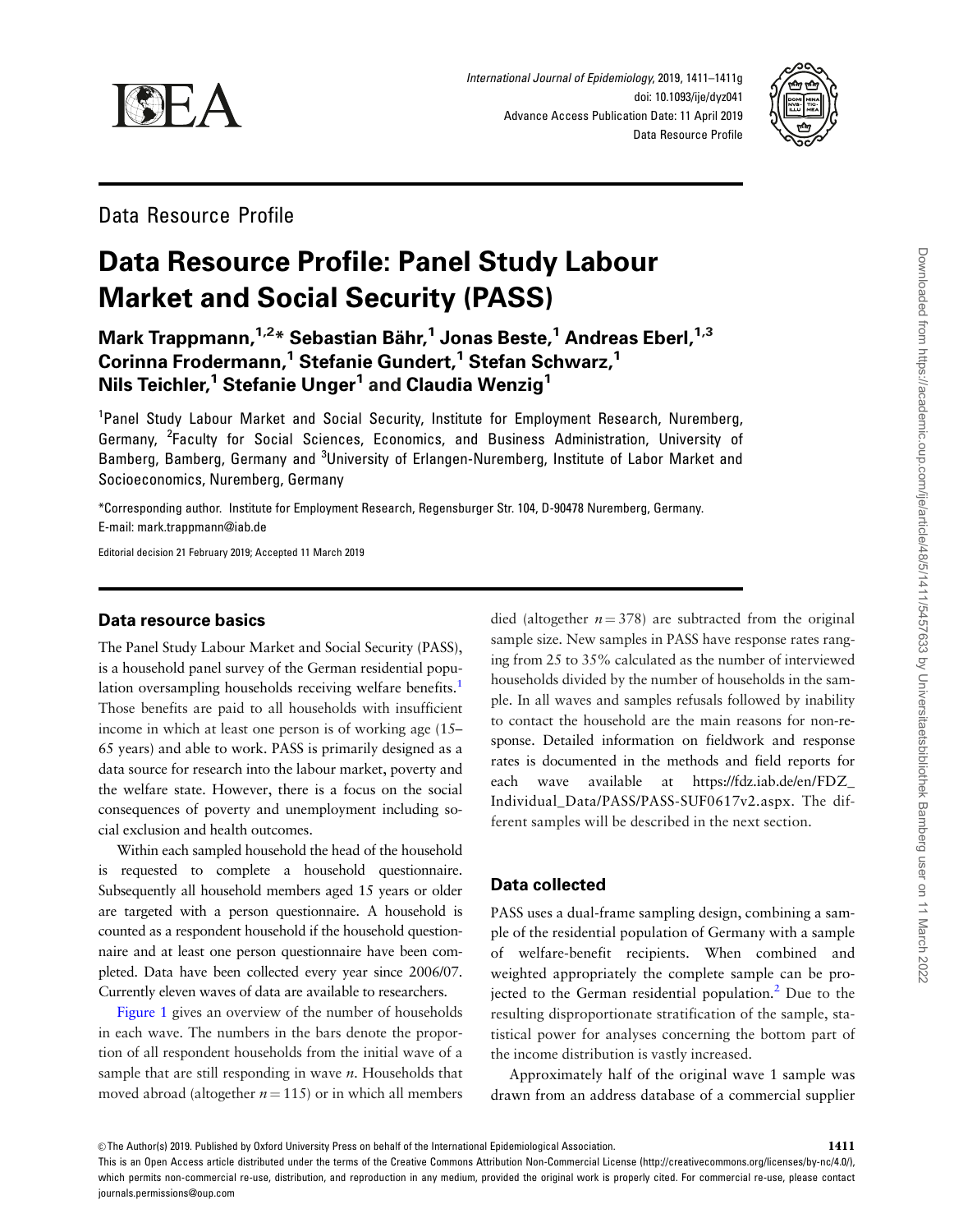<span id="page-1-0"></span>

Figure 1. Number of households by sample in each wave.

that covered 98.4% of the buildings with private house-holds in Germany.<sup>[3](#page-5-0)</sup> Target households were selected by choosing at random one household from each selected building (see<sup>[3](#page-5-0)</sup> for details and  $4$  for a short summary). The other half of the sample was drawn from complete registers of recipients of welfare benefits. Both samples were drawn in a two-stage design with probability proportionate to size (PPS) in the same 300 postcode areas that served as primary sampling units.

The welfare-benefit recipient sample is refreshed annually by a sample of new entries to welfare benefits, who would otherwise not be represented in the welfare-benefit recipient sample. The population sample was refreshed before waves 5 and 11 to compensate for loss of statistical power due to panel attrition. These refreshments were drawn from official population registers.

The weighting scheme consists of three steps: design weights correspond to inclusion probabilities in the gross sample, propensity weights are estimated to compensate for non-response/attrition, and finally weights are calibrated to known population totals from official statistics. Details of the weighting scheme can be found in each year's data report (see  $<sup>5</sup>$  $<sup>5</sup>$  $<sup>5</sup>$  for the most recent one). A brief overview</sup> is given in <sup>[2,6](#page-5-0)</sup>. PASS provides three different cross-sectional weighting factors on each level (household and person) corresponding to different populations of interest: one for the combination of all welfare-benefit samples, one for the combination of all population samples and one for the overall sample. In addition, staying probabilities are sup-plied that can be used to construct longitudinal weights.<sup>[2](#page-5-0)</sup>

The PASS data are collected in a mix of computer assisted personal interviews (CAPI) and computer assisted telephone interviews (CATI). In waves 1–4 CATI was the default mode for households entering the panel whenever a telephone number was available. Since wave 5, the initial default mode

for new samples has been changed to CAPI. For each household, the previous wave mode then becomes the default mode for the subsequent wave. Mode switches are possible — even within households — whenever a household cannot be located or contacted or wishes to switch mode. Details of the fieldwork can be found in the yearly field and methods reports (see  $<sup>7</sup>$  $<sup>7</sup>$  $<sup>7</sup>$  for the most recent one). In wave 11 about two</sup> thirds of the interviews were conducted in CAPI.

Conceptually, panel members, once recruited, remain in the panel until they die or move abroad. In practice the majority of dropout occurs due to unsuccessful follow-up. German data-protection laws determine that refusals — unless they are situational, i.e. they do not generally refuse, but state reasons that can be considered temporary (e.g. being busy) — may not be re-approached. Temporary dropouts due to non-contact or situational refusals are re-approached in one more wave before they become permanent dropouts.

PASS uses an infinite degree contagion model in which persons moving into a participating household become panel members, and remain panel members even after leaving the household. When new household members move in with them, those become PASS members as well.

The PASS study provides data on the socio-economic situation of individuals and households in Germany. The data can be used to investigate how changes in people's employment status affect their living conditions and health status, and vice versa.

Household-level information is collected in the household questionnaire (see top of [Table 1\)](#page-2-0). The latter includes detailed questions about household composition, household income and material deprivation. Information on the duration and amount of welfare benefit receipt (Unemployment Benefit II) is collected retrospectively and covers the whole period between two consecutive interviews. It is stored as spell data in the scientific use file. For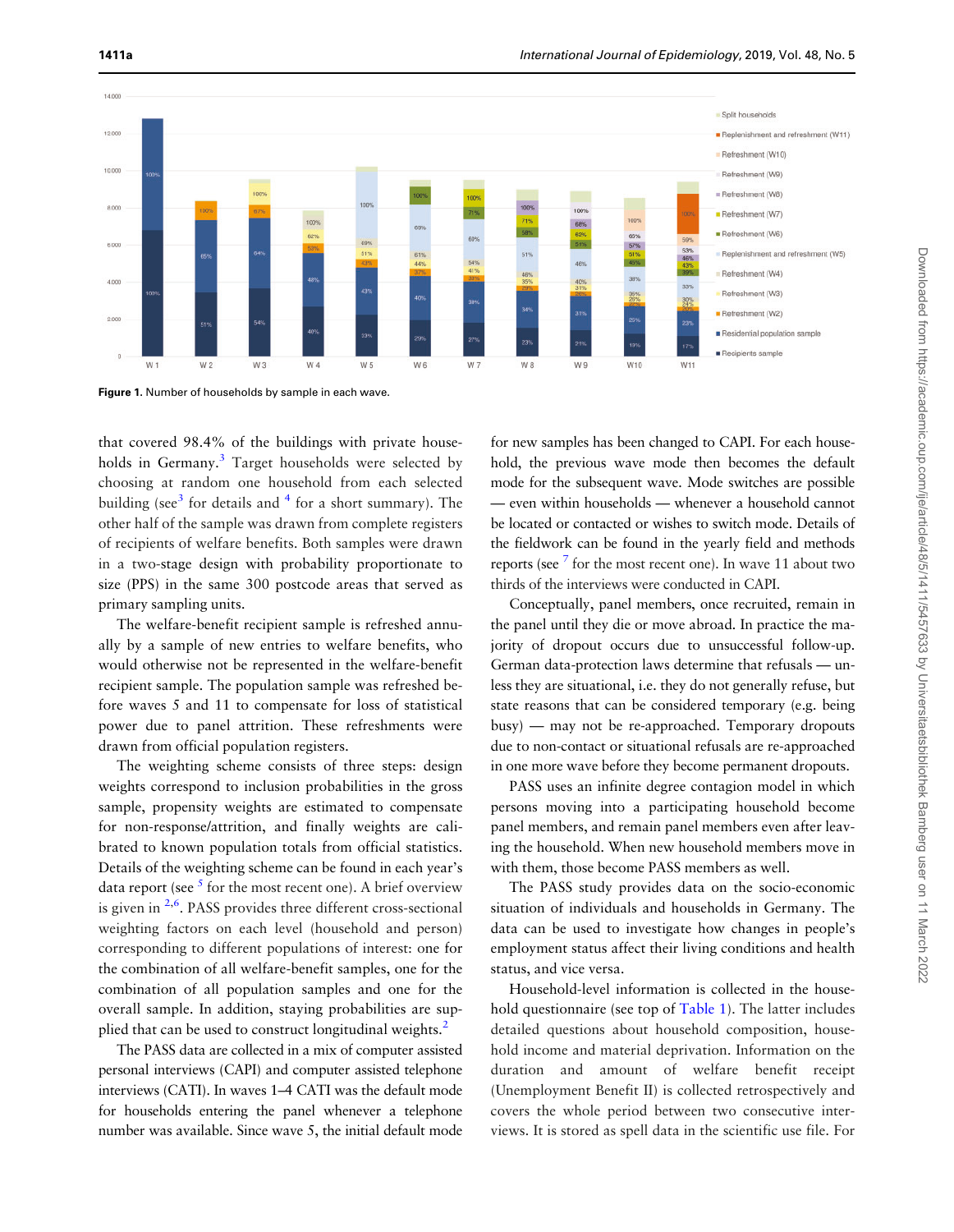#### <span id="page-2-0"></span>Table 1. Overview of the PASS questionnaire modules

| Questionnaire modules of waves 1-11                                                                                    |   |             |             |                                                                                                                                                                             |             |             |             |             |                                                                                  | 1 2 3 4 5 6 7 8 9 10 11   |                           |
|------------------------------------------------------------------------------------------------------------------------|---|-------------|-------------|-----------------------------------------------------------------------------------------------------------------------------------------------------------------------------|-------------|-------------|-------------|-------------|----------------------------------------------------------------------------------|---------------------------|---------------------------|
| Household level                                                                                                        |   |             |             |                                                                                                                                                                             |             |             |             |             |                                                                                  |                           |                           |
| Household composition and housing situation                                                                            |   |             |             | <b>X X X X X X X X X</b>                                                                                                                                                    |             |             |             |             |                                                                                  | $\mathbf x$               |                           |
| Net household income, savings and debts, material deprivation                                                          |   |             |             | $\begin{array}{cccccccccccccc} \textbf{X} & \textbf{X} & \textbf{X} & \textbf{X} & \textbf{X} & \textbf{X} & \textbf{X} & \textbf{X} & \textbf{X} & \textbf{X} \end{array}$ |             |             |             |             |                                                                                  | $\mathbf{x}$              | X                         |
| Receipt of "Unemployment Benefit II": e.g. date of beginning & end, amount, cut-backs                                  |   |             |             | $\begin{array}{cccccccccccccc} \textbf{X} & \textbf{X} & \textbf{X} & \textbf{X} & \textbf{X} & \textbf{X} & \textbf{X} & \textbf{X} & \textbf{X} & \textbf{X} \end{array}$ |             |             |             |             |                                                                                  | $\mathbf{x}$              | X                         |
| Information on children in the household (child care, education, social participation)                                 |   |             |             | <b>X X X X X X X X X</b>                                                                                                                                                    |             |             |             |             |                                                                                  | $\mathbf{x}$              | $\bf{x}$                  |
| Individual level                                                                                                       |   |             |             |                                                                                                                                                                             |             |             |             |             |                                                                                  |                           |                           |
| Demographic information (e.g. marital status, migration, education and training, social origin)                        |   |             |             |                                                                                                                                                                             |             |             |             |             |                                                                                  |                           | $\mathbf{x}$              |
| Employment and unemployment                                                                                            |   |             |             |                                                                                                                                                                             |             |             |             |             |                                                                                  |                           |                           |
| Employment history: e.g. occupation, wages, job characteristics, receipt of "Unemployment Benefit I"                   |   |             |             | $\begin{array}{cccccccccccccc} \textbf{X} & \textbf{X} & \textbf{X} & \textbf{X} & \textbf{X} & \textbf{X} & \textbf{X} & \textbf{X} & \textbf{X} & \textbf{X} \end{array}$ |             |             |             |             |                                                                                  | X                         |                           |
| Job quality: e.g. intrinsic job quality, job satisfaction, job security, work-life-balance, Effort-Reward-             |   |             |             |                                                                                                                                                                             |             |             |             | $X$ $X$ $X$ |                                                                                  | $\mathbf{x}$              | $\mathbf{x}$              |
| Imbalance-Scale <sup>8</sup>                                                                                           |   |             |             |                                                                                                                                                                             |             |             |             |             |                                                                                  |                           |                           |
| Contact to welfare agencies, participation in active labour market programmes (e.g. One-Euro-Jobs)                     |   |             |             | <b>X X X X X X X X X X</b>                                                                                                                                                  |             |             |             |             |                                                                                  |                           |                           |
| Health - basic module                                                                                                  |   |             |             |                                                                                                                                                                             |             |             |             |             |                                                                                  |                           |                           |
| Frequency of visits to the doctor or hospital <sup>9</sup>                                                             |   |             |             | <b>X X X X X X X X X</b>                                                                                                                                                    |             |             |             |             |                                                                                  | $\mathbf{x}$              |                           |
| Health restrictions and disabilities                                                                                   |   |             |             | $\begin{array}{cccccccccccccc} \textbf{X} & \textbf{X} & \textbf{X} & \textbf{X} & \textbf{X} & \textbf{X} & \textbf{X} & \textbf{X} & \textbf{X} & \textbf{X} \end{array}$ |             |             |             |             |                                                                                  | $\mathbf x$               | $\mathbf{x}$              |
| Subjective assessment of physical and mental health <sup>10</sup>                                                      |   |             |             | <b>X X X X X X X X X</b>                                                                                                                                                    |             |             |             |             |                                                                                  | $\mathbf{x}$              | $\mathbf x$               |
| Health insurance                                                                                                       |   |             |             | <b>X X X X X X X X X X</b>                                                                                                                                                  |             |             |             |             |                                                                                  |                           | $\mathbf{x}$              |
| Health – focal topics                                                                                                  |   |             |             |                                                                                                                                                                             |             |             |             |             |                                                                                  |                           |                           |
| Short Form Health Survey (SF-12) <sup>11</sup>                                                                         |   |             | $\mathbf x$ |                                                                                                                                                                             |             | $\mathbf x$ |             |             | $\mathbf x$                                                                      |                           |                           |
| Subjective assessment of employability                                                                                 |   |             | $\mathbf x$ |                                                                                                                                                                             |             |             |             |             | $\mathbf{X} \quad \mathbf{X} \quad \mathbf{X} \quad \mathbf{X} \quad \mathbf{X}$ |                           | $\mathbf{x}$              |
| Health-related behaviour (smoking)                                                                                     |   |             | $\mathbf x$ |                                                                                                                                                                             |             | $\mathbf x$ |             |             | $\mathbf x$                                                                      |                           |                           |
| Body height and weight                                                                                                 |   |             | X           |                                                                                                                                                                             |             | X           |             |             | X                                                                                |                           |                           |
| Participation in health-promotion courses                                                                              |   |             |             |                                                                                                                                                                             |             |             |             |             |                                                                                  | $\mathbf{X}-\mathbf{X}$   | $\mathbf{x}$              |
| Presentism                                                                                                             |   |             |             |                                                                                                                                                                             |             |             | X X         |             |                                                                                  |                           |                           |
| Sporting activities (e.g. types of sport practised, frequency and duration of practise, social networks) <sup>12</sup> |   |             |             |                                                                                                                                                                             |             |             | $X$ $X$ $X$ |             |                                                                                  |                           |                           |
| Memory power & concentration ability <sup>13</sup>                                                                     |   |             |             |                                                                                                                                                                             |             |             | $\mathbf x$ |             |                                                                                  |                           |                           |
| Social networks and participation - basic module                                                                       |   |             |             |                                                                                                                                                                             |             |             |             |             |                                                                                  |                           |                           |
| No. of close friends                                                                                                   |   |             |             | <b>X X X X X X X X X</b>                                                                                                                                                    |             |             |             |             |                                                                                  | $\mathbf{x}$              | $\mathbf{x}$              |
| Participation in organizations/clubs                                                                                   |   |             |             | <b>X X X X X X X X X</b>                                                                                                                                                    |             |             |             |             |                                                                                  | $\boldsymbol{\mathrm{x}}$ | $\mathbf{x}$              |
| Subjective assessment of social integration <sup>17</sup>                                                              |   |             |             | X X X X X X X X X X                                                                                                                                                         |             |             |             |             |                                                                                  |                           |                           |
| Social networks - focal topics                                                                                         |   |             |             |                                                                                                                                                                             |             |             |             |             |                                                                                  |                           |                           |
| Characteristics of friends <sup>19</sup>                                                                               |   |             | $\mathbf x$ |                                                                                                                                                                             | $\mathbf X$ |             |             |             | $\mathbf x$                                                                      |                           |                           |
| Social support <sup>19</sup>                                                                                           |   |             | $\mathbf x$ |                                                                                                                                                                             | X           |             |             |             | $\mathbf x$                                                                      |                           |                           |
| Personality traits                                                                                                     |   |             |             |                                                                                                                                                                             |             |             |             |             |                                                                                  |                           |                           |
| 'Big Five' <sup>14</sup>                                                                                               |   |             |             |                                                                                                                                                                             | x           |             |             |             |                                                                                  |                           |                           |
| Self-efficacy <sup>15</sup>                                                                                            |   | X X X X     |             |                                                                                                                                                                             |             |             | X X X       |             |                                                                                  |                           | X                         |
| Impulsiveness/risk aversion <sup>20,21</sup>                                                                           |   |             |             |                                                                                                                                                                             |             |             |             |             |                                                                                  | X                         |                           |
| Life satisfaction (e.g. general, health status, standard of living) $16$                                               |   |             |             | $\begin{array}{cccccccccccccc} \textbf{X} & \textbf{X} & \textbf{X} & \textbf{X} & \textbf{X} & \textbf{X} & \textbf{X} & \textbf{X} & \textbf{X} & \textbf{X} \end{array}$ |             |             |             |             |                                                                                  | $\mathbf{x}$              | $\boldsymbol{\mathrm{x}}$ |
| Attitudes                                                                                                              |   |             |             |                                                                                                                                                                             |             |             |             |             |                                                                                  |                           |                           |
| Work orientations <sup>17</sup>                                                                                        | X |             |             | $\begin{array}{ccccc}\nX & X & X & X & X & X\n\end{array}$                                                                                                                  |             |             |             |             |                                                                                  |                           |                           |
| Gender-role attitudes                                                                                                  |   | $\mathbf x$ |             |                                                                                                                                                                             | $\mathbf x$ |             |             | $\mathbf x$ |                                                                                  |                           | $\mathbf x$               |
| Awareness of stigma and prejudices <sup>18</sup>                                                                       |   |             |             |                                                                                                                                                                             |             |             | $\mathbf x$ |             |                                                                                  |                           |                           |
|                                                                                                                        |   |             |             |                                                                                                                                                                             |             |             |             |             |                                                                                  |                           |                           |

families with children under 15 years of age, additional questions address various aspects of children's social participation.

The personal questionnaire covers a large range of individual-level information (see bottom of Table 1), including basic socio-demographic characteristics. To map individuals' employment and unemployment histories, there are retrospective questions about periods of employment, unemployment and other activities (e.g. education). Monthly information on each activity (including the beginning and end

dates) is provided as spell data. Questions with regard to employment refer to formal job characteristics (e.g. wages and working hours) as well as individuals' subjective assessment of job quality (e.g. job satisfaction and psychosocial stress). The latter is measured by a short version of the effort-reward imbalance (ERI) scale.<sup>8</sup>

For periods of unemployment respondents report the duration and amount of unemployment benefits. Those who receive means-tested welfare benefits are asked about their interactions with welfare agencies. In addition, there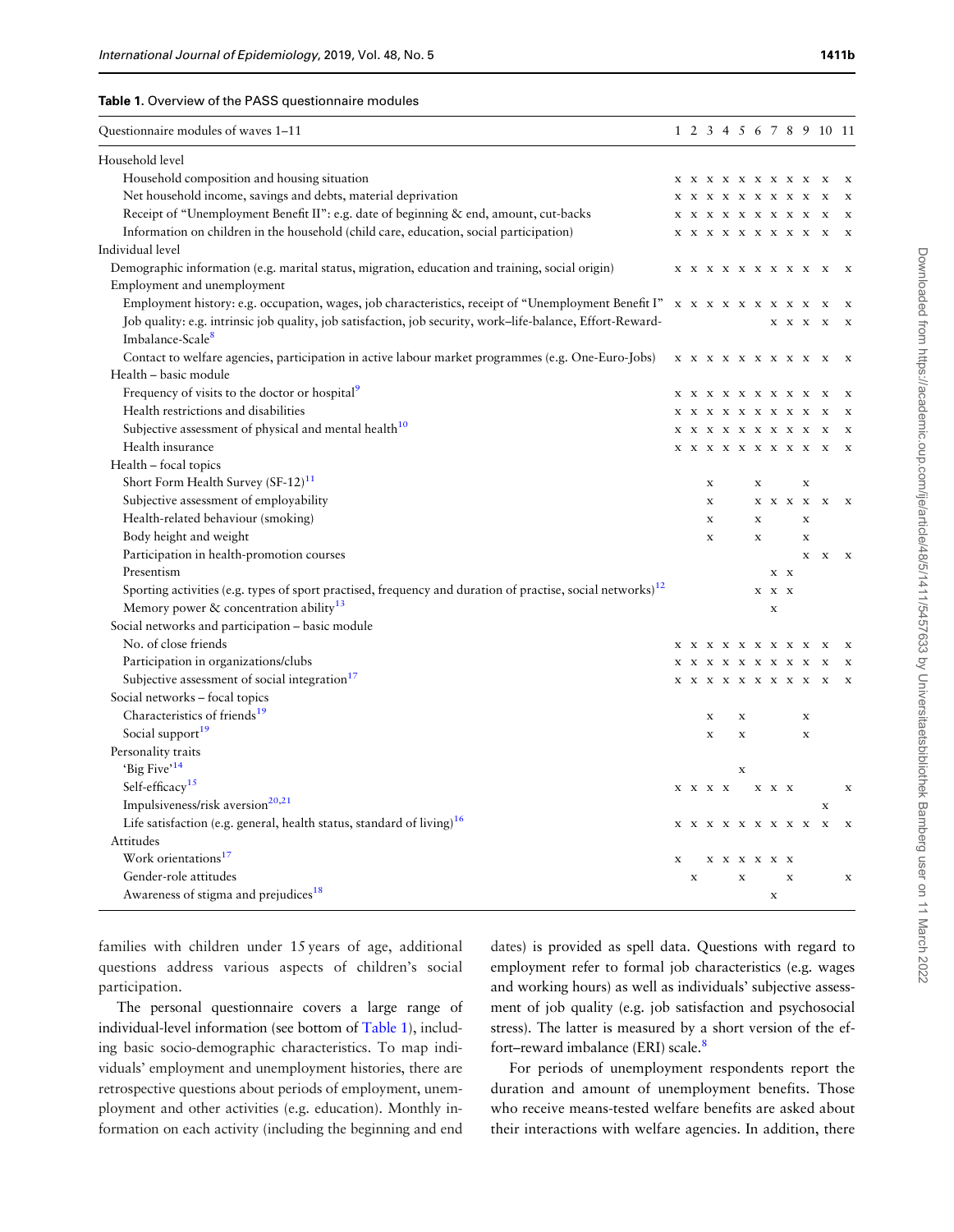<span id="page-3-0"></span>Over the years, a growing part of the survey has been devoted to respondents' health. All waves of the PASS study include a basic set of questions referring to severe health restrictions and disabilities, the frequency of hospital stays and visits to the doctor, $9$  and the subjective assessment of physical and mental health.[10](#page-6-0) In every third wave, additional focal questions are part of the interview. Besides the 12-item Short Form Health Survey (SF-12, GSOEP version)<sup>[11](#page-6-0)</sup> these questions address health-related behaviour (e.g. current and past smoking behaviour, participation in health-promotion courses) as well as body weight and height. Apart from that, questions focusing on particular aspects of health have been included in single waves of the study. For instance, whether and to what extent respondents were exercising was collected in a module on sporting activities from wave 6–8 (based on  $12$ ). A test of memory power and concentration ability $13$  was implemented in the seventh wave.

In addition, the study includes a variety of questions on personality traits (e.g. Big Five,  $14$  self-efficacy  $15$ ) and workrelated as well as general attitudes (e.g. life satisfaction,  $16$ work orientations, $^{17}$  awareness of stigma<sup>18</sup>). These questions were derived (and sometimes slightly adapted) from well-tested instruments of other studies or newly developed and tested multiple times before entering the panel using techniques like cognitive interviewing and field pre-tests with interviewer debriefings (see [Table 1\)](#page-2-0).

PASS interviews are conducted in German as well as in Russian, Arabic (since wave 10) and Turkish (until wave 9). The vast majority of foreign-language interviews is conducted by telephone by interviewers who are native speakers. All original questionnaires as well as English translations can be accessed on the website of our research data center [\(http://doku.iab.de/fdz/pass/Questionnaires\\_](http://doku.iab.de/fdz/pass/Questionnaires_PASS_EN.zip) [PASS\\_EN.zip](http://doku.iab.de/fdz/pass/Questionnaires_PASS_EN.zip) for English versions).

PASS asks respondents aged 15–64 for consent to link their survey data to rich administrative data of the Federal Employment Agency. These include full employment biographies containing exact information on wages, occupations, employers, times in unemployment and benefits received as well as participation in active labour market programmes[.22](#page-6-0) Consent rate for linkage to these administrative data is 94% for wave 10 participants aged 15–64. The combined dataset is available to external scientific users as PASS-ADIAB. $^{23}$  $^{23}$  $^{23}$  The most recent version, PASS-ADIAB7515, includes PASS data up to wave 9 and administrative data from 1975 to 2014.

Data collection is funded by the Federal Ministry of Work and Social Affairs as part of the general funding of

Acknowledging that welfare-benefit recipients who have below-average education and are less integrated into society are a hard to survey population, $24$  PASS uses a range of methods to increase data quality.

In each year, the fieldwork is preceded by an extended in-person interviewer training of 8 hours for each interviewer who is new to the survey and 6 hours for each interviewer with prior wave experience in the study. The training focuses on standardized interviewing, navigating through the instrument as well as on refusal conversion.

During the fieldwork itself an adaptive fieldwork de $sign<sup>25</sup>$  is used to optimize the outcome of the fieldwork by increasing response rates or by balancing response rates between subgroups, increasing the effort for groups underrepresented in the survey so  $far.^{26-28}$  This adaptive survey design is based on detailed paradata $^{29,30}$  $^{29,30}$  $^{29,30}$  including timing and detailed outcomes of each contact attempt.

Incentives are paid in cash (ten euros per wave) to increase cooperation. These incentives are prepaid unconditionally for panel respondents and paid conditional on participation to first-time respondents (an experiment $31$ has shown that unconditional cash incentives are superior to a promised lottery ticket, increasing response rates and reducing attrition bias in several sociodemographic variables).

Mode switches between CATI and CAPI are used to optimize response rates (under budgetary restrictions). Noncontacts in one mode are switched to another mode. A refusal conversion is implemented in CATI mode and administered by specially trained and successful interviewers. The mixed-mode design has been shown to reduce non-response bias of means and proportions to near zero whereas measurement error was unaffected.<sup>32</sup>

The data are factually anonymized. The main steps involved are deletion of all regional information below state level and categorizing nationalities and countries of origin as well as family structures.

PASS has implemented an extensive panel maintenance and respondent tracking. Proactive tracking measures include advance letters, thank you letters, and season's greeting postcards that include free online and mail options to notify the survey agency of address changes. In addition, several registers are searched for new addresses.

Methodological research into the data quality of PASS is regularly published in peer-reviewed journals. This research benefits from the unique opportunity to link the survey data to administrative data (given informed consent) and to link survey data and administrative data to the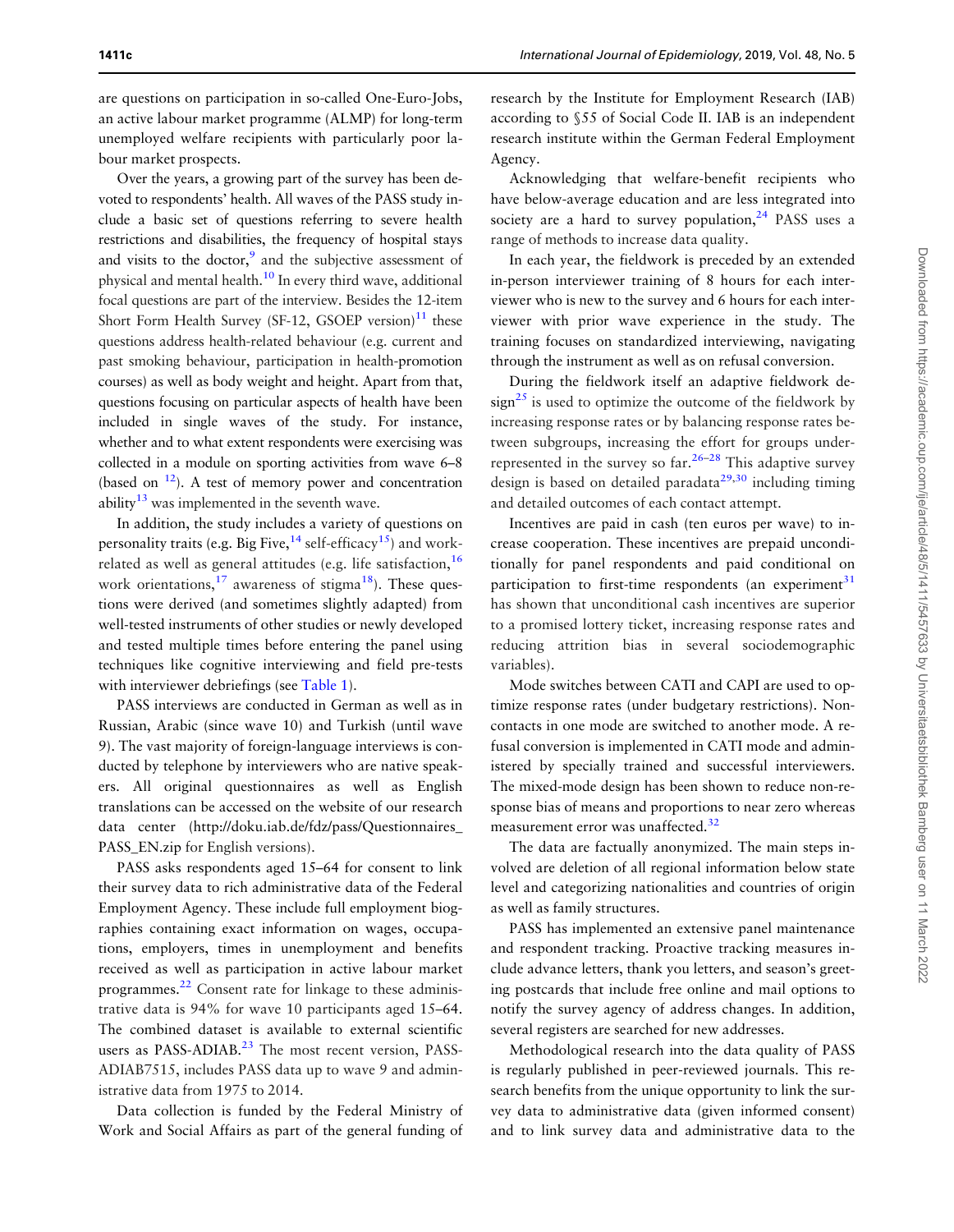<span id="page-4-0"></span>paradata of the survey. While the first allows research into measurement error, the latter also allows research into non-response error.<sup>[33](#page-6-0)</sup>

For example, Kreuter et al.<sup>[33](#page-6-0)</sup> have shown that initial non-response bias of means and proportions vanishes over the course of the fieldwork and that at the same time measurement error bias of these means and proportions does not increase. For welfare benefit receipt there is initially a substantial measurement error bias that decreases across time.<sup>34-37</sup> Sakshaug and Kreuter<sup>[38](#page-6-0)</sup> find only small non-response, measurement and linkage consent bias of means and proportions for most variables they investigate. Trappmann et al.<sup>[39](#page-6-0)</sup> showed that the weighting scheme effectively reduces attrition bias of means and proportions due to events between waves. Josten and Trappmann<sup>[40](#page-6-0)</sup> investigated interviewer effects on a looping question. West et al.<sup>[41](#page-6-0)</sup> and Sinibaldi et al.<sup>[42](#page-6-0)</sup> investigated the potential of interviewer observations and of commercial microgeographical data for non-response adjustment.

#### Data resource use

As a multiple-topic survey open to users from different countries and academic fields, PASS has attracted a large number of users. We are aware of almost 300 publications based on PASS over the past 11 years (A full publication list can be viewed at [http://www.iab.de/580/section.aspx/](http://www.iab.de/580/section.aspx/Projekt/k060821f35) [Projekt/k060821f35](http://www.iab.de/580/section.aspx/Projekt/k060821f35)). Thus, the focus here must be on health-related publications based on the PASS data.

Krug and Eberl<sup>[43](#page-7-0)</sup> used the data to investigate the negative effect of unemployment on health. Their analysis is mainly based on a self-assessed scale (0 to 10) on health satisfaction. By using the 11 point scale variable in combination with the long-running panel data the authors were able to perform a dynamic panel model (system generalized methods of moments (GMM)) and thus account for unobserved confounders and reversed causality. Due to the variety of health variables in the PASS the authors were able to run some robustness checks with mental health and selfrated health and thus could further strengthen their findings. The findings support the causality thesis that unemployment leads to bad health. Further, the authors showed that the negative effect of unemployment on health is partially explained by the loss of self-perceived social status and not through the loss of income or social status by objective measures.

Unger et al.<sup>[44](#page-7-0)</sup> used the data for an article analysing the effect of labour-market transitions on physical and mental health using the SF-12 scale. This scale covers 12 questions assessing health-related quality of life, addressing mental and physical health functioning in 6 questions each. Using wave 3 and 6 of PASS and a combination of the differences

in difference approach with Propensity Score Matching they focused on within-person changes in health after changes in employment status (job loss and re-employment separately) using a control group with similar characteristics and a similar probability of the respective transition who were continually (un-)employed. They made use of the possibility to merge PASS with administrative employment records, thus utilizing more precise information on changes in employment status that even include short interruptions that respondents tend to underreport in surveys. They hypothesized and found that age is an important factor in how re-employment and job loss affect health and that women and men are affected differently. Older men were affected most severely by job loss, whereas reemployment was found to improve mental health only in women aged 31–44 years.

Other publications in subject areas relevant to readers of the International Journal of Epidemiology shall briefly be mentioned. Hollederer and Voigtländer<sup>[45](#page-7-0)</sup> estimate the effect on health of becoming unemployed and on the chances of finding a new job. Hajek and König<sup>46</sup> investigate the moderating effect of personality traits in the relation between informal caregiving and well-being. Eggs $^{47}$  examines the interrelation of employment, benefit receipt and selfrated health using fixed-effects models. Further publications describe the health (satisfaction) of welfare recipients compared with the general population. $48-50$ 

#### Strengths and weaknesses

The main strength of the PASS data are the large number of cases ( $\sim$ 10 000 household /  $\sim$ 15 000 persons per wave), specifically the large number of unemployed and welfare recipients in a sample that can be projected to the general population of Germany. This makes PASS ideally suited to investigate the interdependence of labour-market participation, poverty and health. The panel structure of the data and the long observation history make PASS attractive for the estimation of causal effects and individual health trajectories. The rich set of variables from the survey can further be augmented by linking PASS to administrative data about the labour market.

On the downside all health measures in PASS are selfrated measures. No diagnoses or physical samples can be accessed in the dataset. Thus, there might be a threat of dependent measurement error between exposure and out-come measures.<sup>[51](#page-7-0)</sup>

Certainly, the potential of the PASS data for epidemiological research could be increased by linkage to objective health data, which would also allow an assessment of the validity of the self-reported health measures in the survey. While this is clearly an option for the future, it is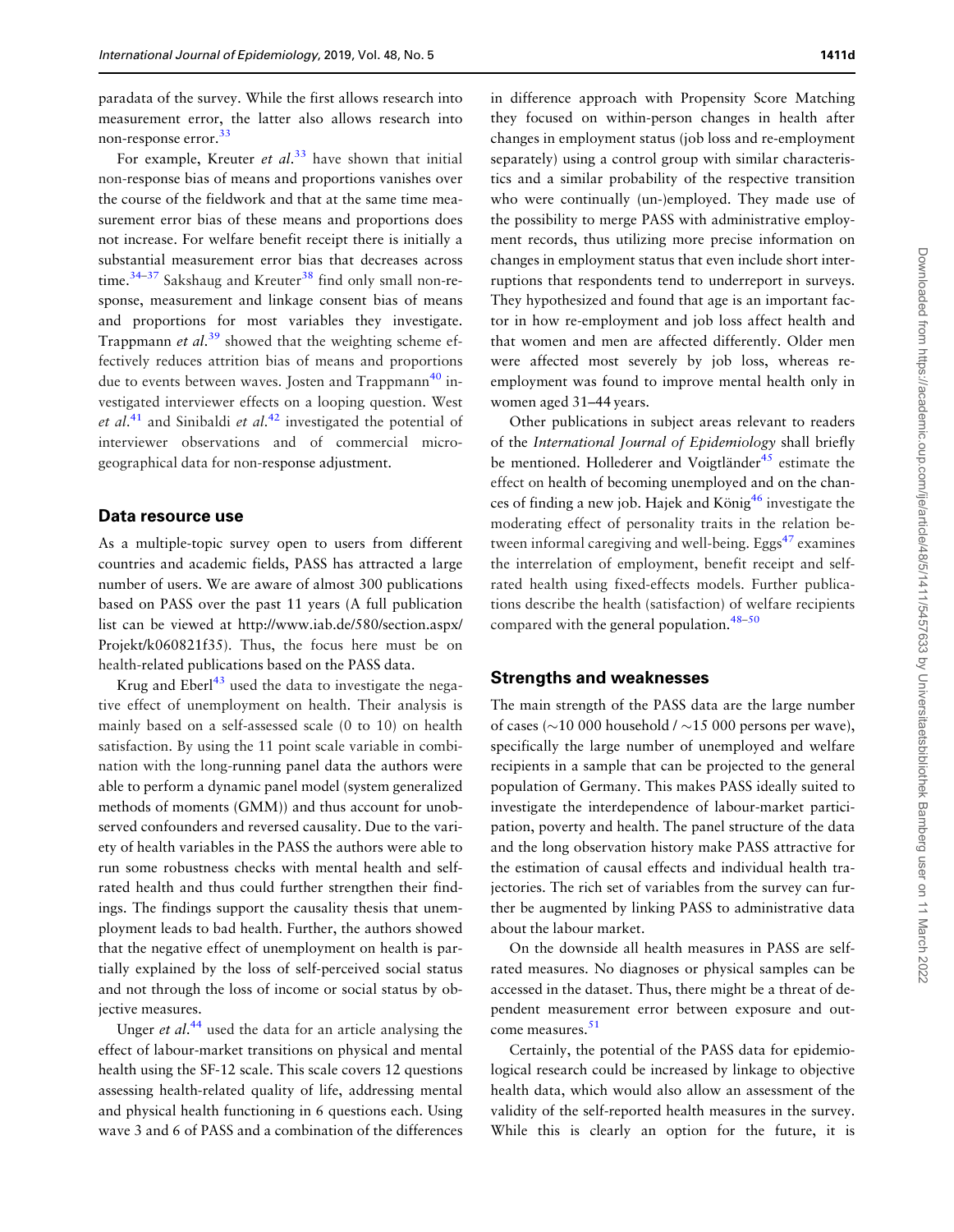<span id="page-5-0"></span>complicated by the decentralized German health insurance system. Currently 43 private and 110 public health insurance providers exist in Germany.<sup> $52,53$ </sup> The terms of linkage have to be negotiated with each insurance separately in compliance with regulations on data protection according to §75, Social Code X.

# Data resource access

The PASS data are available to non-profit research as a scientific use file at the research data center of the Federal Employment Agency at the Institute for Employment Research. The form to order the data can be accessed at [http://fdz.iab.de/en/FDZ\\_Data\\_Access/FDZ\\_Scientific\\_Use\\_](http://fdz.iab.de/en/FDZ_Data_Access/FDZ_Scientific_Use_Files.aspx) [Files.aspx](http://fdz.iab.de/en/FDZ_Data_Access/FDZ_Scientific_Use_Files.aspx)

The data are organized as a user friendly long file. This means that an interview with one person (household) in one year is a row in the person (household) dataset. Identical questions asked in different years are coded in the same variable. Apart from the person and household datasets, there are weight datasets, register datasets and spell datasets for biographical data collected in spell format.

Rich documentation including all questionnaires, the field and methods reports and the data reports for all waves of the panel and a user guide<sup>[54](#page-7-0)</sup> can also be accessed via the research data center (RDC) website at [https://fdz.](https://fdz.iab.de/en/FDZ_Individual_Data/PASS/PASS-SUF0617v2.aspx) [iab.de/en/FDZ\\_Individual\\_Data/PASS/PASS-SUF0617v2.](https://fdz.iab.de/en/FDZ_Individual_Data/PASS/PASS-SUF0617v2.aspx) [aspx](https://fdz.iab.de/en/FDZ_Individual_Data/PASS/PASS-SUF0617v2.aspx)

Data are supplied in the format of the statistical software Stata. The doi of the current wave release is 10.5164/ IAB.PASS-SUF0617.de.en.v2.

For the PASS dataset combined with the administrative data (PASS-ADIAB), data access is restricted to onsite data access at one of the many locations worldwide [outside Germany in Ann Arbor (USA), Cornell (USA), Berkeley (USA), Harvard (USA), Los Angeles (USA), Princeton (USA), Essex (UK), London (UK)] of the RDC. [https://fdz.](https://fdz.iab.de/en/FDZ_Data_Access/FDZ_On-Site_Use.aspx) [iab.de/en/FDZ\\_Data\\_Access/FDZ\\_On-Site\\_Use.aspx](https://fdz.iab.de/en/FDZ_Data_Access/FDZ_On-Site_Use.aspx)

Data users are requested to cite the doi and all documentation and sources they consulted in order to be able to use the PASS data. The peer reviewed data set descriptions found here may be ideally suited as short reference.

## Profile in a nutshell

• PASS was set up as a population-based panel study for the investigation of welfare-benefit dynamics and the material and social consequences of benefit recipiency in Germany. Benefit recipient households are oversampled and new entries to benefit receipt are added to the sample each year. This makes PASS a unique database for the evaluation of the consequences of unemployment and benefit receipt.

- PASS was initiated in 2006/07 and has collected yearly data on about 15 000 respondents in 10 000 households since then.
- Participants report detailed information about their labour-market participation and history, income and deprivation, social inclusion and self-rated health.
- Thus, PASS is well suited for the analysis of the interrelation between unemployment and health and its moderating and mediating effects.
- PASS data have been linked to rich administrative data on individual labour-market and programmeparticipation histories of the respondents.
- The PASS data are available as a scientific use file at the research data center of the Federal Employment Agency at the Institute for Employment Research (10.5164/IAB.PASS-SUF0617.de.en.v2) [https://fdz.iab.](https://fdz.iab.de/en/FDZ_Data_Access/FDZ_Scientific_Use_Files.aspx) [de/en/FDZ\\_Data\\_Access/FDZ\\_Scientific\\_Use\\_Files.aspx.](https://fdz.iab.de/en/FDZ_Data_Access/FDZ_Scientific_Use_Files.aspx) Linked survey and administrative data are available for onsite use [https://fdz.iab.de/en/FDZ\\_Data\\_Access/](https://fdz.iab.de/en/FDZ_Data_Access/FDZ_On-Site_Use.aspx) [FDZ\\_On-Site\\_Use.aspx](https://fdz.iab.de/en/FDZ_Data_Access/FDZ_On-Site_Use.aspx).

# Funding

Data Collection is Funded by the Federal Ministery of Work and Social Affairs as part of the general funding of research by the Institute for Employment Research (IAB).

Conflict of interest: None declared.

# References

- [1.](#page-0-0) Trappmann M, Beste J, Bethmann A, Müller G. The PASS panel survey after six waves. J Labour Mark Res 2013;46:275–81.
- [2.](#page-0-0) M Trappmann. Weighting. In: Bethmann A, Fuchs B, Wurdack A (eds). User Guide "Panel Study Labour Market and Social Security" (PASS). Nürnberg: Wave 6, FDZ-Datenreport, 2013, pp. 56–66.
- [3.](#page-1-0) Rudolph H, Trappmann M. Design und Stichprobe des Panels "Arbeitsmarkt und Soziale Sicherung" (PASS). In: Promberger M (ed). Neue Daten Für Die Sozialstaatsforschung. Zur Konzeption Der IAB-Panelerhebung "Arbeitsmarkt Und Soziale Sicherung". Nürnberg: IAB-Forschungsbericht, 2007, pp. 60–101.
- [4.](#page-1-0) Trappmann M, Müller G, Bethmann A. Design of the study. In: Bethmann A, Fuchs B, Wurdack A (eds). User Guide "Panel Study Labour Market and Social Security" (PASS). Nürnberg, Germany: Wave 6, FDZ-Datenreport, 2013, pp. 13–22.
- [5.](#page-1-0) Berg M, Cramer R, Dickmann C et al. Codebook and Documentation of the Panel Study 'Labour Market and Social Security' (PASS). Nürnberg, Germany: Datenreport Wave 11, FDZ-Datenreport, 06/2018 (en).
- [6.](#page-1-0) Trappmann M. Weights. In: Bethmann A, Fuchs B, Wurdack A (eds). User Guide "Panel Study Labour Market and Social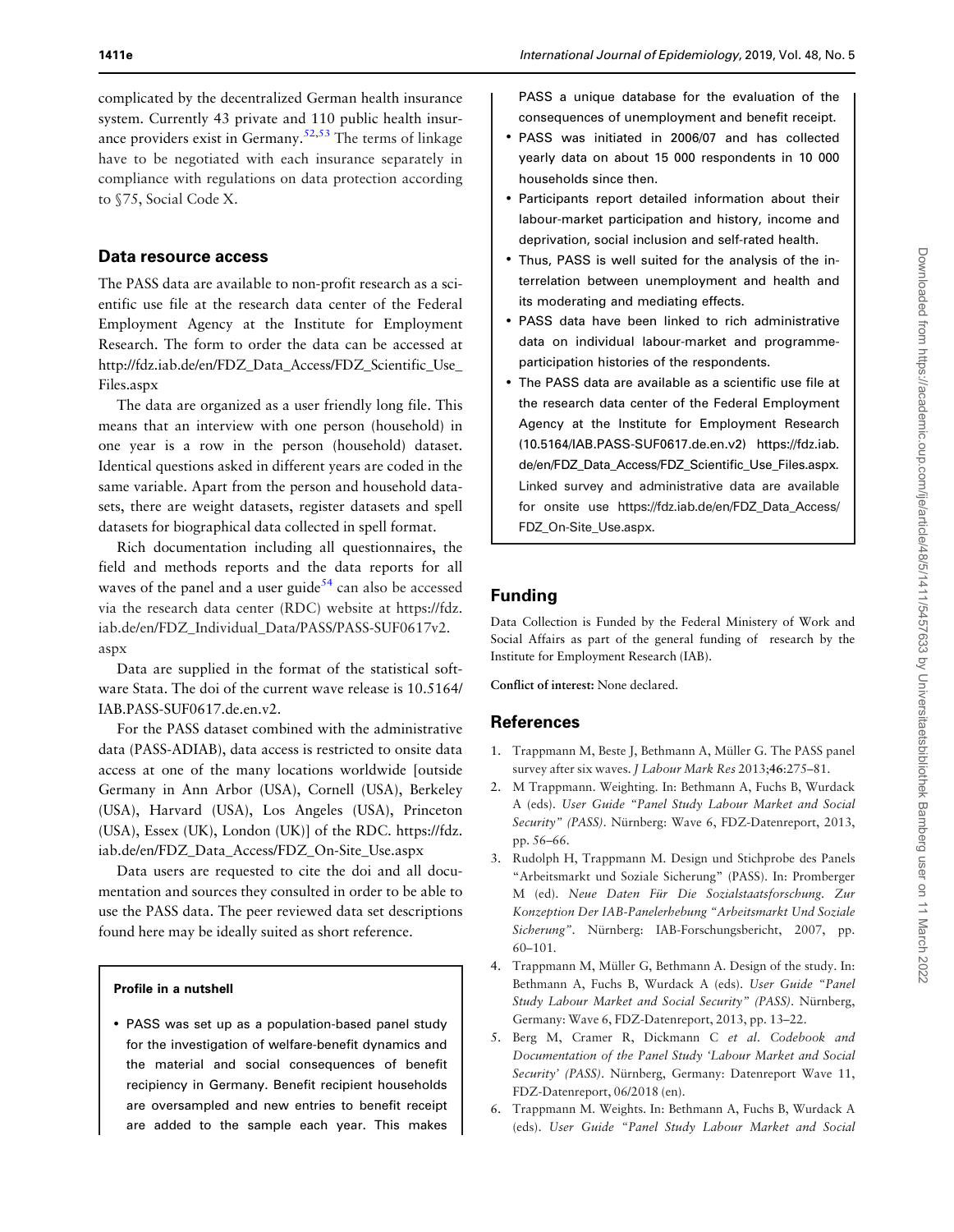<span id="page-6-0"></span>Security" (PASS). Nürnberg: Wave 6, FDZ-Datenreport, 2013, pp. 81–99.

- [7.](#page-1-0) Jesske B, Schulz S. Methodenbericht Panel Arbeitsmarkt und Soziale Sicherung PASS 11. Erhebungswelle 2017. Nürnberg: FDZ-Methodenreport, 13/2018.
- [8.](#page-2-0) Siegrist J, Wege N, Pühlhofer F, Wahrendorf M. A short generic measure of work stress in an era of globalization—effort-reward imbalance. Int Arch Occup Environ Health 2009;82:1005–13.
- [9.](#page-2-0) Ziebarth NR. Measurement of health, the sensitivity of the concentration index, and reporting heterogeneity. Soc Sci Med 2010;71:116–24.
- [10.](#page-2-0) Ellert U, Lampert T, Ravens-Sieberer U. Messung der gesundheitsbezogenen Lebensqualität mit dem SF-8. Eine Normstichprobe für Deutschland. Bundesgesundheitsbl Gesundheitsforsch - Gesundheitsschutz 2005;48:1330–37.
- [11.](#page-2-0) Andersen HH, Mühlbacher A, Nübling M, Schupp J, Wagner GG. Computation of standard values for physical and mental health scale scores using the SOEP version of SF-12v2. *J Appl* Soc Sci Stud 2007;127:171–82.
- [12.](#page-2-0) Lechner M. Long-run labour market and health effects of individual sports activities. J Health Econ 2009;28:839–54.
- [13.](#page-2-0) Mehrbrot T, Gruber S, Wagner M. Scales and Multi-Item Indicators – SHARE (Survey of Health, Ageing and Retirement in Europe). 2017. [http://www.share-project.org/fileadmin/pdf\\_](http://www.share-project.org/fileadmin/pdf_documentation/SHARE_Scales_and_Multi-Item_Indicators.pdf) [documentation/SHARE\\_Scales\\_and\\_Multi-Item\\_Indicators.pdf](http://www.share-project.org/fileadmin/pdf_documentation/SHARE_Scales_and_Multi-Item_Indicators.pdf) (28 December 2018, date last accessed).
- [14.](#page-2-0) Rammstedt B, John OP. Kurzversion des Big Five Inventory (BFI-K). Diagnostica 2005;51:195–206.
- [15.](#page-2-0) Schwarzer R. Optimistische Kompetenzerwartung: Zur Erfassung einer personellen Bewältigungsressource. Diagnostica 1994;40:105–23.
- [16.](#page-2-0) Richter D, Metzing M, Weinhardt M, Schupp J. SOEP Scales Manual. SOEP Survey Papers. Berlin: DIW/SOEP, 2013, p. 138.
- [17.](#page-2-0) Meßmann S, Bender S, Rudolph H et al. Lebenssituation Und Soziale Sicherung 2005 (LSS 2005). IAB-Querschnittsbefragung SGB II. Handbuch-Version 1.0.0. Nürnberg: FDZ-Datenreport, 2008.
- [18.](#page-2-0) Gurr T, Jungbauer-Gans M. Stigma consciousness among the unemployed and prejudices against them: development of two scales for the 7th wave of the panel study "Labour Market and Social Security (PASS)". J Labour Market Res 2013;46:335–51.
- [19.](#page-2-0) Wolf C. Netzwerke Und Soziale Unterstützung. Mannheim: GESIS-Working Papers, 2009.
- [20.](#page-2-0) Keye D, Wilhelm O, Oberauer K. Structure and correlates of the German version of the brief UPPS impulsive behavior scales. Eur J Psychol Assess 2009;25:175–85.
- [21.](#page-2-0) Kovaleva A, Beierlein C, Kemper CJ, Rammstedt B. Eine Kurzskala zur Messung von Impulsivität nach dem UPPS-Ansatz: Die Skala Impulsives-Verhalten-8 (I-8). Mannheim: GESIS-Working Papers, 2012.
- [22.](#page-3-0) Antoni M, Dummert S, Trenkle S. PASS-Befragungsdaten verknüpft mit administrativen Daten des IAB (PASS-ADIAB) 1975-2015. Nürnberg: FDZ-Datenreport, 2017.
- [23.](#page-3-0) Antoni M, Bethmann A. PASS-ADIAB linked survey and administrative data for research on unemployment and poverty. Jahrb Natl Okon Stat. doi:10.1515/jbnst-2018-0002.
- [24.](#page-3-0) Tourangeau R, Edwards B, Johnson TP (eds). Hard-to-Survey Populations. Cambridge: Cambridge University Press, 2014.
- [25.](#page-3-0) Wagner JR. Adaptive Survey Design to reduce nonresponse bias. Doctoral dissertation, University of Michigan, 2008.
- 26. Trappmann M, Müller G. Introducing adaptive design elements in the Panel Study "Labour Market and Social Security" (PASS). In: Canada Statistics (ed). Beyond Traditional Survey Taking: Adapting to a Changing World. Quebec: Proceedings of Statistics Canada Symposium, 2014.
- 27. Kreuter F, Müller G. A note on improving process efficiency in panel surveys with paradata. Field Methods 2015;27:55–65.
- 28. West BT, Elliott MR, Mneimneh Z, Peytchev A, Wagner J, Trappmann M. An examination of an interviewer-respondent matching protocol in a longitudinal CATI study. *J Surv Stat* Methodol 2018.
- [29.](#page-3-0) Couper MP. Measuring survey quality in a CASIC environment. Proceedings of the Section on Survey Research Methods of the American Statistical Association, 1998, pp. 41–49.
- [30.](#page-3-0) Kreuter F (ed). Improving Surveys with Paradata: Analytic Uses of Process Information, Vol. 581. Hoboken, NJ: John Wiley & Sons, 2013.
- [31.](#page-3-0) Felderer B, Müller G, Kreuter F, Winter J. The effect of differential incentives on attrition bias. Evidence from the PASS Wave 3 incentive experiment. Field Methods 2018;30:56–69.
- [32.](#page-3-0) Levenstein R. Nonresponse and Measurement Error in Mixed-Mode Designs. Ph.D. Dissertation, Michigan, 2010. [http://deep](http://deepblue.lib.umich.edu/bitstream/2027.42/78764/1/rmlev_1.pdf) [blue.lib.umich.edu/bitstream/2027.42/78764/1/rmlev\\_1.pdf](http://deepblue.lib.umich.edu/bitstream/2027.42/78764/1/rmlev_1.pdf) (24 May 2018, date last accessed).
- [33.](#page-4-0) Kreuter F, Müller G, Trappmann M. Nonresponse and measurement error in employment research. Making use of administrative data. Public Opin Q 2010;74:880–906.
- 34. Kreuter F, Müller G, Trappmann M. A note on mechanism leading to lower data quality of late or reluctant respondents. Sociol Methods Res 2014;43:452–64.
- 35. Bruckmeier K, Müller G, Riphahn RT. Who misreports welfare receipt in surveys? Appl Econ Lett 2014;21:812–16.
- 36. Bruckmeier K, Müller G, Riphahn RT. Survey misreporting of welfare receipt—respondent, interviewer, and interview characteristics. Econ Lett 2015;129:103–7.
- 37. Bruckmeier K, Hohmeyer K, Schwarz S. Welfare receipt misreporting in survey data and its consequences for state dependence estimates: new insights from linked administrative and survey data. J Labour Mark Res 2018; doi:10.1186/s12651- 018-0250-z.
- [38.](#page-4-0) Sakshaug J, Kreuter F. Assessing the magnitude of non-consent biases in linked survey and administrative data. Surv Res Methods 2012;6:113–22.
- [39.](#page-4-0) Trappmann M, Gramlich T, Mosthaf A. The effect of events between waves on panel attrition. Surv Res Methods 2015;9:31–43.
- [40.](#page-4-0) Josten M, Trappmann M. Interviewer effects on a network size filter question. J Off Stat 2016;32:349–73.
- [41.](#page-4-0) West BT, Kreuter F, Trappmann M. Is the collection of interviewer observations worthwhile in an economic panel survey? New evidence from the German Labor Market and Social Security (PASS) Study. J Surv Stat Methodol 2014;2: 159–81.
- [42.](#page-4-0) Sinibaldi J, Trappmann M, Kreuter F. Which is the better investment for nonresponse adjustment. Purchasing commercial auxiliary data or collecting interviewer observations?. Public Opin Q 2014;78:440–73.